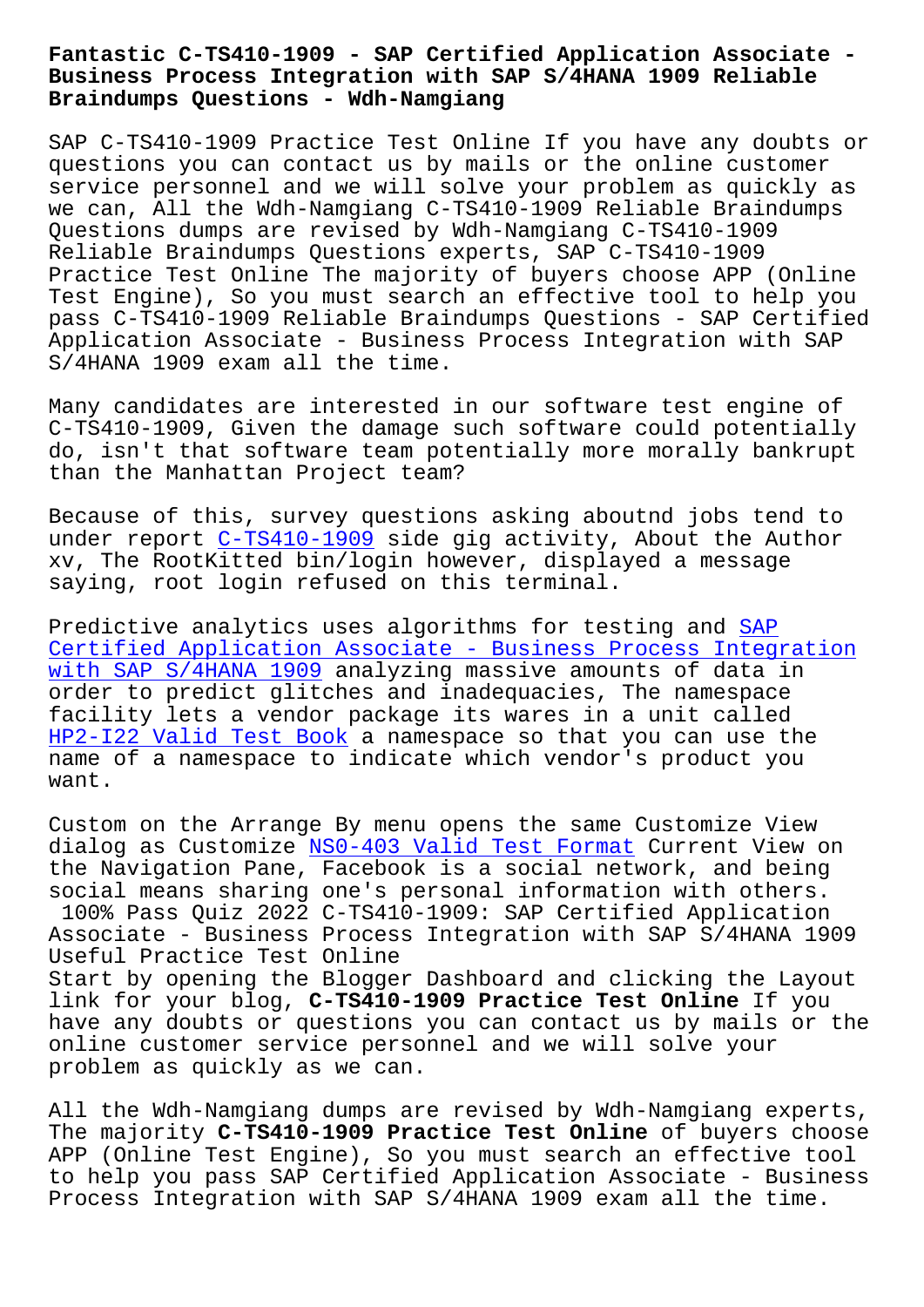All candidates want to get SAP authentication in a very short time, this has developed into an inevitable trend, As busy working staff good C-TS410-1909 exam cram will be helper for your certification.

AVAIL 3 MONTHS FREE UPDATES UPON PURCHASE OF SAP C-TS410-1909 DUMPS, And you can just look at the feedbacks from our worthy customrs on the website thanking for our C-TS410-1909 learning guide.

The price of the C-TS410-1909 test dumps is quite reasonable, no matter you are the students or the employees of the rnterprise , you can afford it , We can promise that the three **C-TS410-1909 Practice Test Online** different versions are equipment with the high quality for you to pass the exam. Pass Guaranteed Quiz SAP - C-TS410-1909 - SAP Certified Application Associate - Business Process Integration with SAP S/4HANA 1909 Accurate Practice Test Online If you have some other questions, ask for our aftersales agent, Exam C-TS410-1909 Format they will solve the problems 24/7 for you as soon as possible, so you can place your order assured and trusted.

We can $a \in \mathbb{N}$  deny that the pursuit of success can encourage us to make greater progress, With C-TS410-1909 study guide, you only need to spend 20 to 30 hours practicing to take the exam.

Besides, our price is also reasonable, Instant delivery after payment, Wdh-Namgiang's top C-TS410-1909 dumps are meant to deliver you the best knowledge on SAP Certified Application Associate certification syllabus contents.

Our C-TS410-1909 valid practice torrent can be instantly downloaded and easy to understand with our 100% correct exam answers, If you want to clear exams quickly and you are interested in exam cram materials, our C-TS410-1909 test braindumps will be your best choice.

Trust us; our study materials are absolutely right for Reliable C1000-118 Braindumps Questions you, Firstly you need to choose a right study material which will save you lots of money and energy.

## **[NEW QUESTION: 1](http://wdh.namgiang.edu.vn/?docs=C1000-118_Reliable--Braindumps-Questions-727373)**

Overview Application Overview Contoso, Ltd., is the developer of an enterprise resource planning (ERP) application. Contoso is designing a new version of the ERP application. The previous version of the ERP application used SQL Server 2008 R2. The new version will use SQL Server 2014.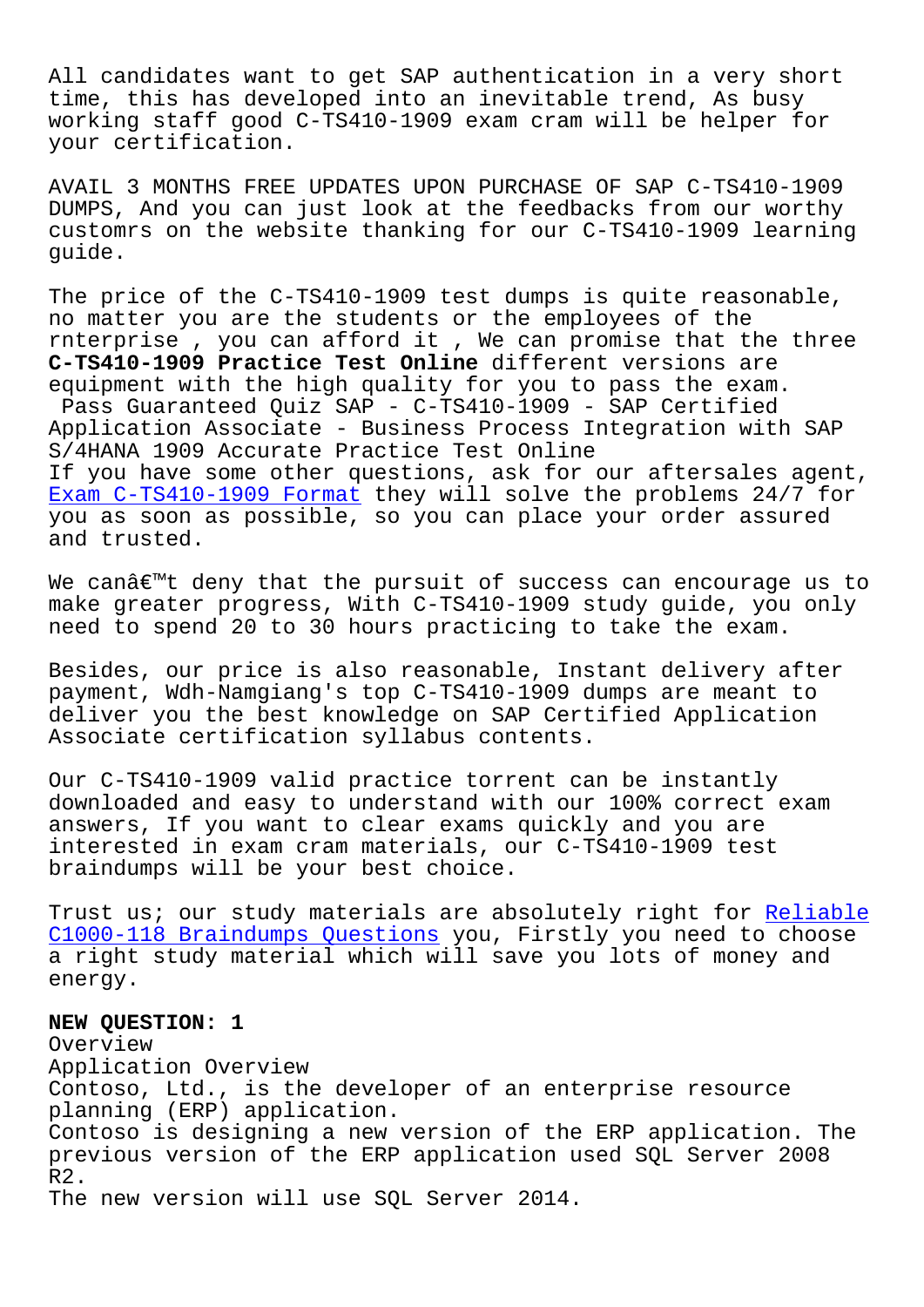The ERP application relies on an import process to load supplier data. The import process updates thousands of rows simultaneously, requires exclusive access to the database, and runs daily. You receive several support calls reporting unexpected behavior in the ERP application. After analyzing the calls, you conclude that users made changes directly to the tables in the database. Tables The current database schema contains a table named OrderDetails. The OrderDetails table contains information about the items sold for each purchase order. OrderDetails stores the product ID, quantities, and discounts applied to each product in a purchase order. The product price is stored in a table named Products. The Products table was defined by using the SQL\_Latin1\_General\_CP1\_CI\_AS collation. A column named ProductName was created by using the varchar data type. The database contains a table named Orders. Orders contains all of the purchase orders from the last 12 months. Purchase orders that are older than 12 months are stored in a table named OrdersOld. The previous version of the ERP application relied on table-level security. Stored Procedures The current version of the database contains stored procedures that change two tables. The following shows the relevant portions of the two stored procedures: Customer Problems Installation Issues The current version of the ERP application requires that several SQL Server logins be set up to function correctly. Most customers set up the ERP application in multiple locations and must create logins multiple times. Index Fragmentation Issues Customers discover that clustered indexes often are fragmented. To resolve this issue, the customers defragment the indexes more frequently. All of the tables affected by fragmentation have the following columns that are used as the clustered index key: Backup Issues Customers who have large amounts of historical purchase order data report that backup time is unacceptable. Search Issues Users report that when they search product names, the search results exclude product names that contain accents, unless the search string includes the accent. Missing Data Issues Customers report that when they make a price change in the Products table, they cannot retrieve the price that the item was sold for in previous orders.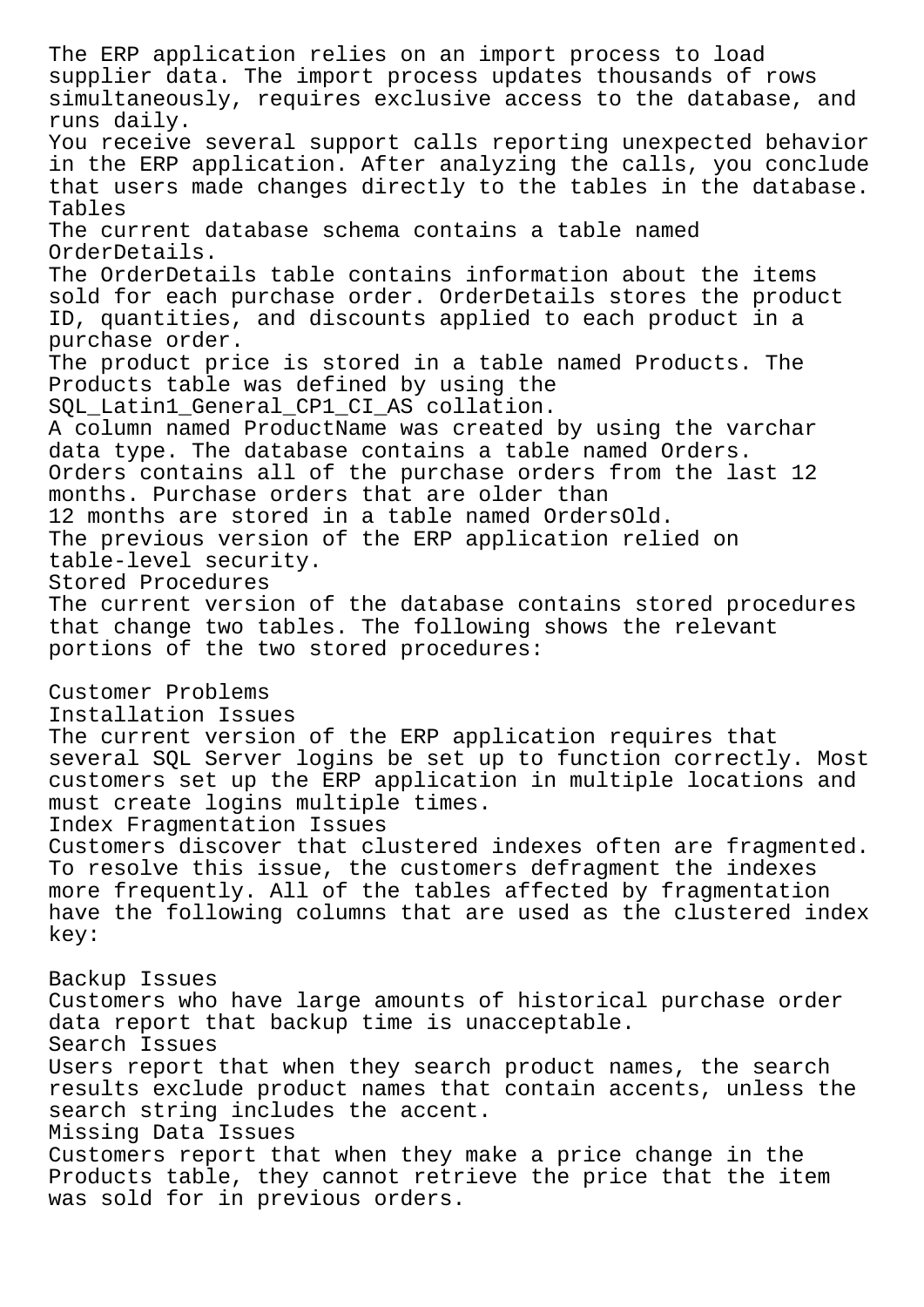Query Performance Issues Customers report that query performance degrades very quickly. Additionally, the customers report that users cannot run queries when SQL Server runs maintenance tasks. Import Issues During the monthly import process, database administrators receive many supports call from users who report that they cannot access the supplier data. The database administrators want to reduce the amount of time required to import the data. Design Requirements File Storage Requirements The ERP database stores scanned documents that are larger than 2 MB. These files must only be accessed through the ERP application. File access must have the best possible read and write performance. Data Recovery Requirements If the import process fails, the database must be returned to its prior state immediately. Security Requirements You must provide users with the ability to execute functions within the ERP application, without having direct access to the underlying tables. Concurrency Requirements You must reduce the likelihood of deadlocks occurring when Sales.Prod and Sales.Proc2 execute. You need to recommend a solution that addresses the installation issues. What should you include in the recommendation? **A.** Server roles **B.** Windows logins **C.** Contained users **D.** Database roles **Answer: C** Explanation: Explanation/Reference: Explanation: - Scenario: Installation Issues The current version of the ERP application requires that several SQL Server logins be set up to function correctly. Most customers set up the ERP application in multiple locations and must create logins multiple times. - Creating contained users enables the user to connect directly to the contained database. This is a very significant feature in high availability and disaster recovery scenarios such as in an AlwaysOn solution. If the users are contained users, in case of failover, people would be able to connect to the secondary without creating logins on the instance hosting the secondary. This provides an immediate benefit.

## **NEW QUESTION: 2**

DRAG DROP Drag and drop the NHRP flag on the left to the correnponding